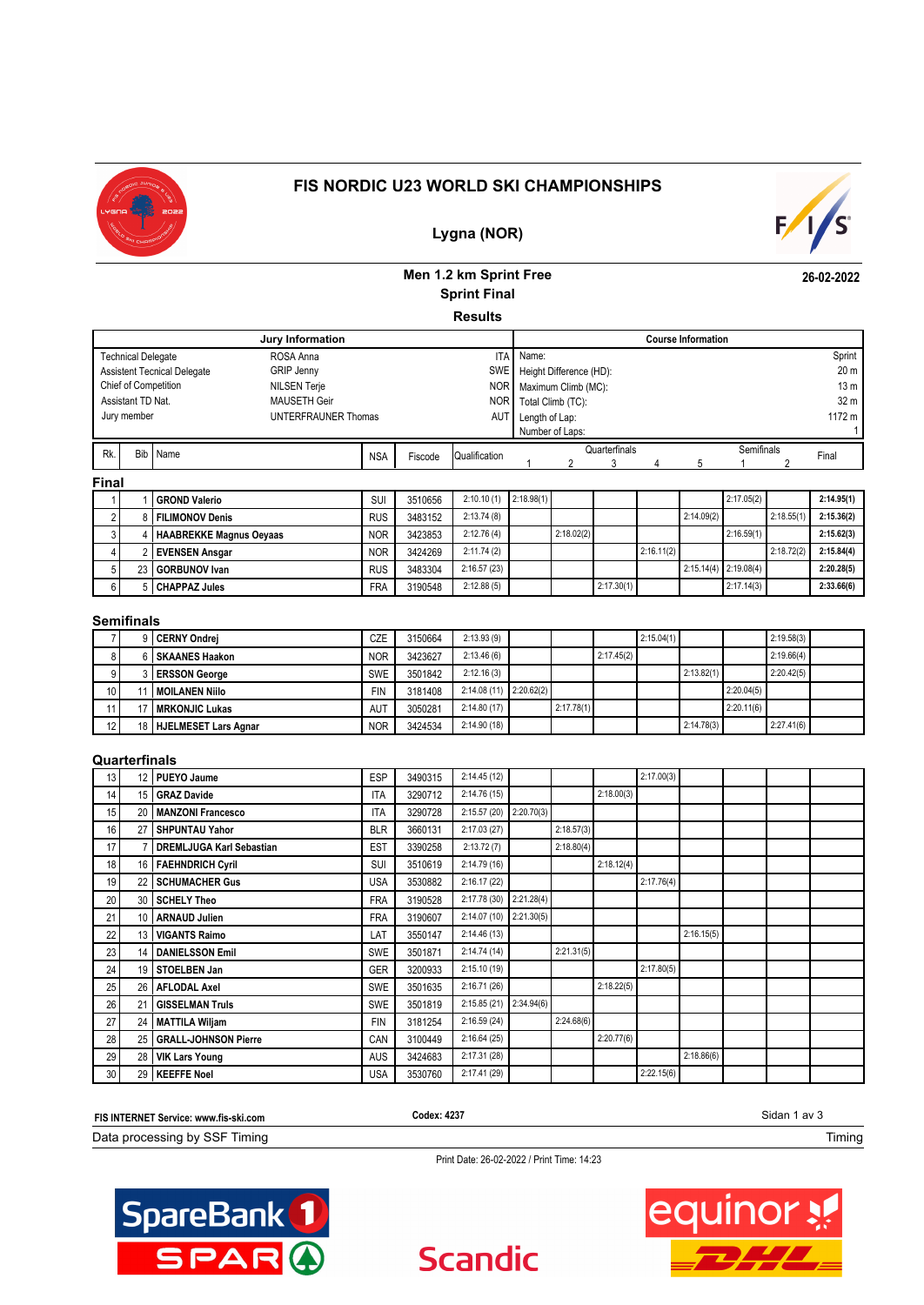

# **FIS NORDIC U23 WORLD SKI CHAMPIONSHIPS**

**Lygna (NOR)**

# $F/I/S^c$

**26-02-2022**

# **Men 1.2 km Sprint Free Sprint Final**

**Results**

| Rk.           | Bib Name                      | <b>NSA</b> | Fiscode | Qualification |                | Quarterfinals |   |   | Semifinals   |                | Final |
|---------------|-------------------------------|------------|---------|---------------|----------------|---------------|---|---|--------------|----------------|-------|
|               |                               |            |         |               | $\overline{2}$ | 3             | 4 | 5 | $\mathbf{1}$ | $\overline{2}$ |       |
| Qualification |                               |            |         |               |                |               |   |   |              |                |       |
| 31            | <b>TICCO Giovanni</b>         | <b>ITA</b> | 3290773 | 2:18.10(31)   |                |               |   |   |              |                |       |
| 32            | <b>LUKES Tomas</b>            | CZE        | 3150694 | 2:18.42 (32)  |                |               |   |   |              |                |       |
| 33            | <b>LIEKARI Emil</b>           | <b>FIN</b> | 3181407 | 2:18.93 (33)  |                |               |   |   |              |                |       |
| 34            | <b>ZHUL Dmitriy</b>           | <b>RUS</b> | 3483306 | 2:19.02 (34)  |                |               |   |   |              |                |       |
| 35            | <b>HIMMA Martin</b>           | <b>EST</b> | 3390240 | 2:19.03(35)   |                |               |   |   |              |                |       |
| 36            | <b>COUPAT Sabin</b>           | <b>FRA</b> | 3190582 | 2:19.11(36)   |                |               |   |   |              |                |       |
| 37            | <b>DOERKS Jan-Friedrich</b>   | <b>GER</b> | 3200927 | 2:19.17 (37)  |                |               |   |   |              |                |       |
| 38            | YAMASHITA Haruki              | <b>JPN</b> | 3300608 | 2:19.85 (38)  |                |               |   |   |              |                |       |
| 39            | <b>HAGENBUCH John Steel</b>   | <b>USA</b> | 3530986 | 2:20.74 (39)  |                |               |   |   |              |                |       |
| 40            | <b>KNOPF Florian</b>          | <b>GER</b> | 3200778 | 2:21.20 (40)  |                |               |   |   |              |                |       |
| 41            | <b>CRV Vili</b>               | <b>SLO</b> | 3560145 | 2:21.29(41)   |                |               |   |   |              |                |       |
| 42            | <b>MATASSOV Svyatoslav</b>    | KAZ        | 3670199 | 2:22.39(42)   |                |               |   |   |              |                |       |
| 43            | <b>SEROT Titouan</b>          | <b>BEL</b> | 3190517 | 2:22.47 (43)  |                |               |   |   |              |                |       |
| 44            | <b>KOROSEC Bostjan</b>        | <b>SLO</b> | 3560164 | 2:22.69(44)   |                |               |   |   |              |                |       |
| 45            | <b>CHIOCCHETTI Alessandro</b> | <b>ITA</b> | 3290771 | 2:22.98 (45)  |                |               |   |   |              |                |       |
| 46            | <b>KOLUPAIKO Vitalii</b>      | <b>UKR</b> | 3690129 | 2:23.84(46)   |                |               |   |   |              |                |       |
| 47            | <b>SEMENOV Viktor</b>         | <b>RUS</b> | 3483434 | 2:24.26(47)   |                |               |   |   |              |                |       |
| 48            | <b>WALKER-BROOSE Bentley</b>  | <b>AUS</b> | 3040133 | 2:24.41 (48)  |                |               |   |   |              |                |       |
| 49            | <b>DAL FARRA Franco</b>       | ARG        | 3030020 | 2:24.67 (49)  |                |               |   |   |              |                |       |
| 50            | <b>AHONEN Olli</b>            | <b>FIN</b> | 3181239 | 2:24.95 (50)  |                |               |   |   |              |                |       |
| 51            | <b>HIROSE Ryo</b>             | <b>JPN</b> | 3300693 | 2:24.96 (51)  |                |               |   |   |              |                |       |
| 52            | <b>HORSFALL Beinn</b>         | <b>GBR</b> | 3220047 | 2:25.65(52)   |                |               |   |   |              |                |       |
| 53            | KOZLOVSKY Vladimir            | CZE        | 3150741 | 2:25.83(53)   |                |               |   |   |              |                |       |
| 54            | <b>MIKAYELYAN Mikayel</b>     | ARM        | 3740072 | 2:25.92(54)   |                |               |   |   |              |                |       |
| 55            | <b>DOLHASCU Florin Robert</b> | <b>ROU</b> | 3460056 | 2:26.42(55)   |                |               |   |   |              |                |       |
| 56            | <b>HENDRY Samuel Gary</b>     | CAN        | 3100416 | 2:26.64(56)   |                |               |   |   |              |                |       |
| 57            | DE CAMPO Fedele               | <b>AUS</b> | 3040139 | 2:27.11(57)   |                |               |   |   |              |                |       |
| 58            | <b>RENDA Andrej</b>           | <b>SVK</b> | 3700116 | 2:27.59 (58)  |                |               |   |   |              |                |       |
| 59            | <b>FODSTAD Fredrik</b>        | COL        | 3424509 | 2:27.69 (59)  |                |               |   |   |              |                |       |
| 60            | <b>BADELIHAN Hadesi</b>       | <b>CHN</b> | 3120171 | 2:27.97 (60)  |                |               |   |   |              |                |       |
| 61            | <b>HEILAND Korbinian</b>      | <b>GER</b> | 3200912 | 2:27.99(61)   |                |               |   |   |              |                |       |
| 62            | <b>BONDAR Maksym</b>          | <b>UKR</b> | 3690132 | 2:28.98(62)   |                |               |   |   |              |                |       |
| 63            | <b>CHEN Degen</b>             | <b>CHN</b> | 3120340 | 2:29.44(63)   |                |               |   |   |              |                |       |
| 64            | <b>LIU Rongsheng</b>          | <b>CHN</b> | 3120341 | 2:31.35(64)   |                |               |   |   |              |                |       |
| 65            | <b>DAVIES Joe</b>             | CAN        | 3100438 | 2:31.70 (65)  |                |               |   |   |              |                |       |
| 66            | <b>ILCHIENKO Vitalii</b>      | <b>UKR</b> | 3690158 | 2:33.78 (66)  |                |               |   |   |              |                |       |
| 67            | <b>TOLEGENOV Temirlan</b>     | KAZ        | 3670166 | 2:33.95(67)   |                |               |   |   |              |                |       |
| 68            | <b>MALCHOV Todor</b>          | <b>BUL</b> | 3090129 | 2:39.36(68)   |                |               |   |   |              |                |       |
| 69            | <b>TALAY Yusuf</b>            | <b>TUR</b> | 3520094 | 2:41.96(69)   |                |               |   |   |              |                |       |

Sidan 2 av 3 Data processing by SSF Timing **FIS INTERNET Service: www.fis-ski.com** Timing **Codex: 4237**

**Scandic** 

Print Date: 26-02-2022 / Print Time: 14:23